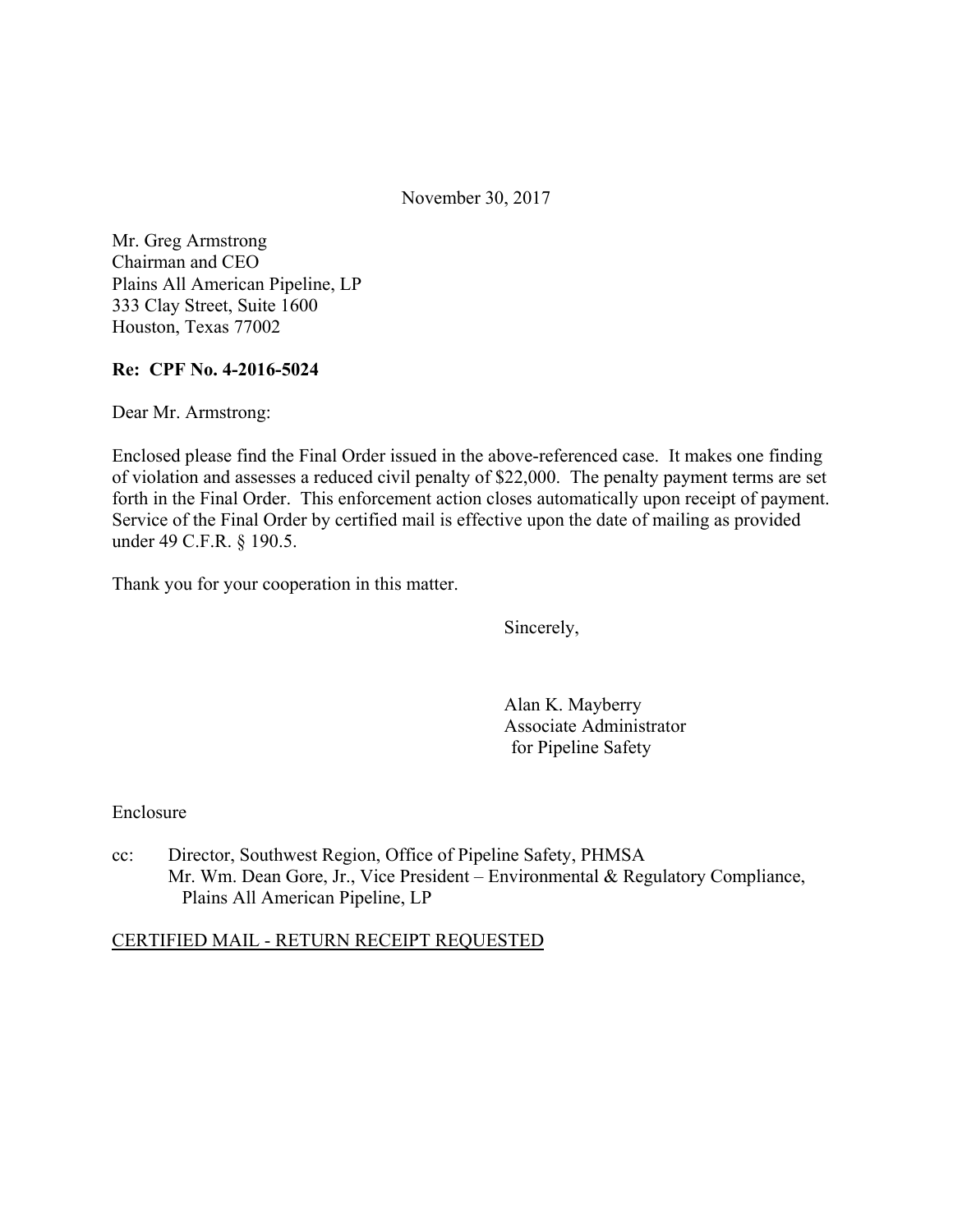## **U.S. DEPARTMENT OF TRANSPORTATION PIPELINE AND HAZARDOUS MATERIALS SAFETY ADMINISTRATION OFFICE OF PIPELINE SAFETY WASHINGTON, D.C. 20590**

**)**

 **)**

 **)**

**In the Matter of )**

**Plains All American Pipeline, LP, ) CPF No. 4-2016-5024**

 $\mathcal{L}=\{1,2,3,4,5\}$ 

**\_\_\_\_\_\_\_\_\_\_\_\_\_\_\_\_\_\_\_\_\_\_\_\_\_\_\_\_\_\_\_\_\_\_\_\_)** 

**Respondent. )** 

# **FINAL ORDER**

On May 16, 2016, pursuant to 49 U.S.C. § 60117, representatives of the Pipeline and Hazardous Materials Safety Administration (PHMSA), Office of Pipeline Safety (OPS), inspected the National Registry of Pipeline and LNG Operators notification records of Plains Marketing, LP, a subsidiary of Plains All American Pipeline, LP (Plains or Respondent). Plains owns and operates a large network of pipelines, terminals, storage, and gathering assets in crude-oil and natural-gas-liquids-producing basins, transportation corridors, and at major market hubs in the United States and Canada.<sup>1</sup>

As a result of the records inspection, the Director, Southwest Region, OPS (Director), issued to Plains Marketing, LP, by letter dated July 11, 2016, a Notice of Probable Violation and Proposed Civil Penalty (Notice). In accordance with 49 C.F.R. § 190.207, the Notice proposed finding that the company had violated 49 C.F.R.  $\S$  195.64(c)(1)(i) and proposed assessing a civil penalty of \$33,500 for the alleged violation.

Plains responded to the Notice on behalf of Plains Marketing, LP, by letter dated August 11, 2016 (Response), and sent a supplemental response by letter dated November 29, 2016 (Supplemental Response) (collectively, Responses). Plains contested the allegation of violation and requested that the Notice be withdrawn and replaced with a warning letter. Respondent did not request a hearing and therefore has waived its right to one.

# **FINDING OF VIOLATION**

The Notice alleged that Respondent violated 49 C.F.R. Part 195 as follows:

**Item 1:** The Notice alleged that Respondent violated 49 C.F.R. § 195.64(c)(1)(i), which states:

 1 Plains website, *available at* https://www.plainsallamerican.com/ (last accessed September 19, 2017).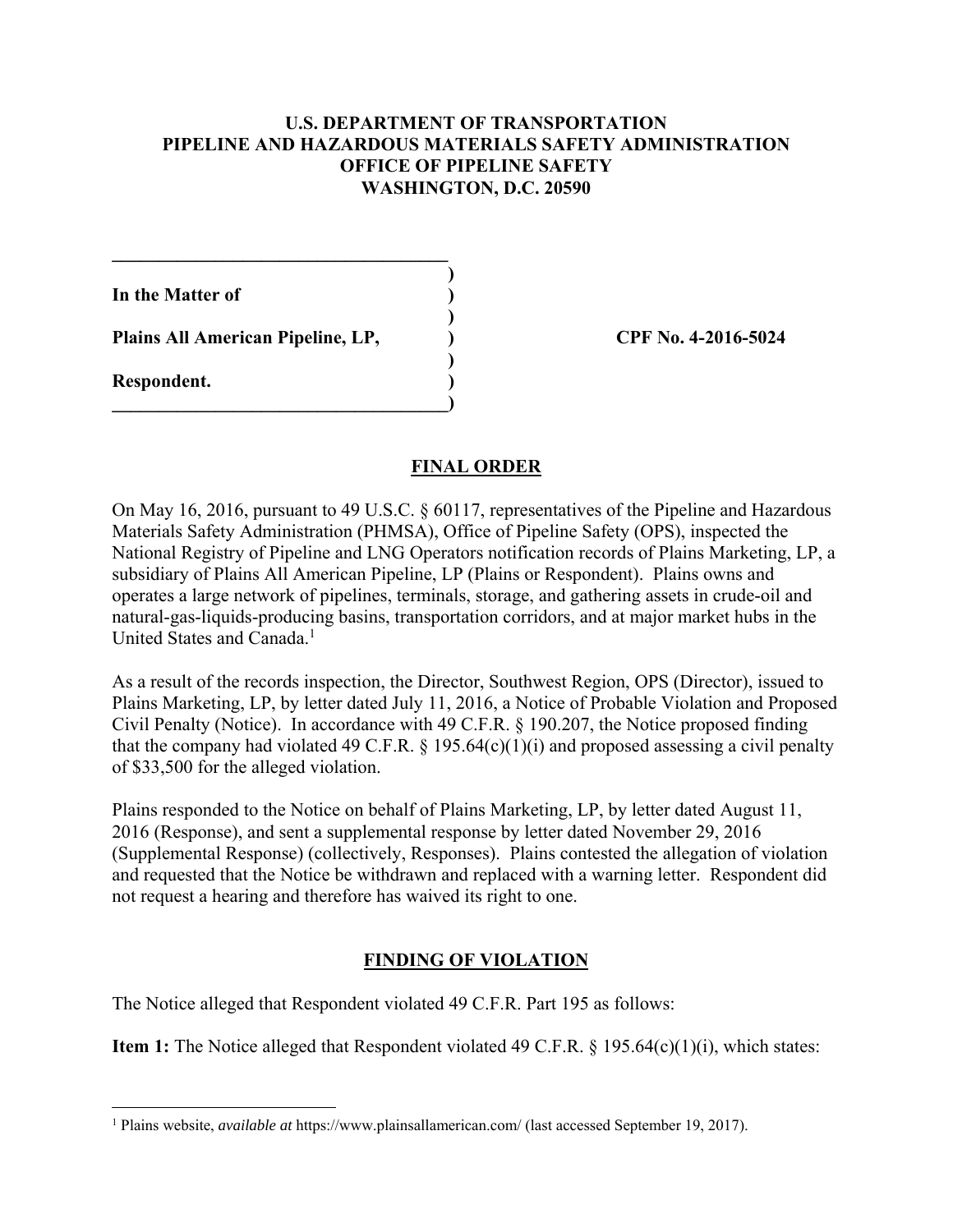## **§ 195.64 National Registry of Pipeline and LNG Operators.2**

 $(a) \ldots$ 

(c) Changes. Each operator must notify PHMSA electronically through the National Registry of Pipeline and LNG Operators at *http://opsweb.phmsa.dot.gov,* of certain events.

(1) An operator must notify PHMSA of any of the following events not later than 60 days before the event occurs:

(i) Construction or any planned rehabilitation, replacement, modification, upgrade, uprate, or update of a facility, other than a section of line pipe, that costs \$10 million or more. If 60-day notice is not feasible because of an emergency, an operator must notify PHMSA as soon as practicable; . . . .

The Notice alleged that Respondent violated 49 C.F.R.  $\S$  195.64(c)(1)(i) by failing to notify PHMSA of the construction of a pipeline facility costing \$10 million or more not later than 60 days before such event occurred. Specifically, the Notice alleged that Plains failed to inform PHMSA of the proposed construction of 10 breakout tanks<sup>3</sup> in Oklahoma at least 60 days in advance of the anticipated construction start dates.<sup>4</sup> Instead, the Notice alleged that Plains submitted three late construction notifications for the breakout tanks.

In its Responses, Plains provided additional information on the actual construction start dates for each breakout tank covered by the three notifications. For the five tanks covered by Notification No. F-20141028-6202, filed on October 28, 2014, Plains acknowledged that the anticipated construction start date of November 25, 2014, was less than 60 days from the notification date for all of the tanks. However, it argued that for three of the tanks, the actual construction start dates were more than 60 days. For the three tanks covered by Notification No. F-20151211- 9202, filed on December 11, 2015, Plains acknowledged that the anticipated construction start date was July 1, 2015, roughly five months *before* the notification date and that the actual start dates were roughly four months *before* the notification date. For the four tanks covered by Notification No. F-20160428-11144, filed on April 28, 2016, Plains acknowledged that the anticipated construction start date of June 1, 2016, was less than 60 days from the notification date for all four tanks but contended that it was more than 60 days prior to the actual construction start dates.

The three notifications are summarized below:

 $\overline{a}$ <sup>2</sup> 49 C.F.R. § 195.64 was amended after issuance of the Notice. Amdt. 195-101, 82 FR 7972 (January 23, 2017).

<sup>&</sup>lt;sup>3</sup> The NOPV mistakenly totaled the number of breakout tanks at 10 instead of 12.

 of this notification requirement, including whichever occurs first of the following: material purchasing and manufacturing, right-of-way acquisition, construction equipment move-in activities, onsite or offsite fabrications, or 4 PHMSA has provided guidance to operators on what constitutes examples of "construction" activities for purposes right-of-way clearing, grading and ditching. Advisory Bulletin ADB-2014-03 (September 9, 2014).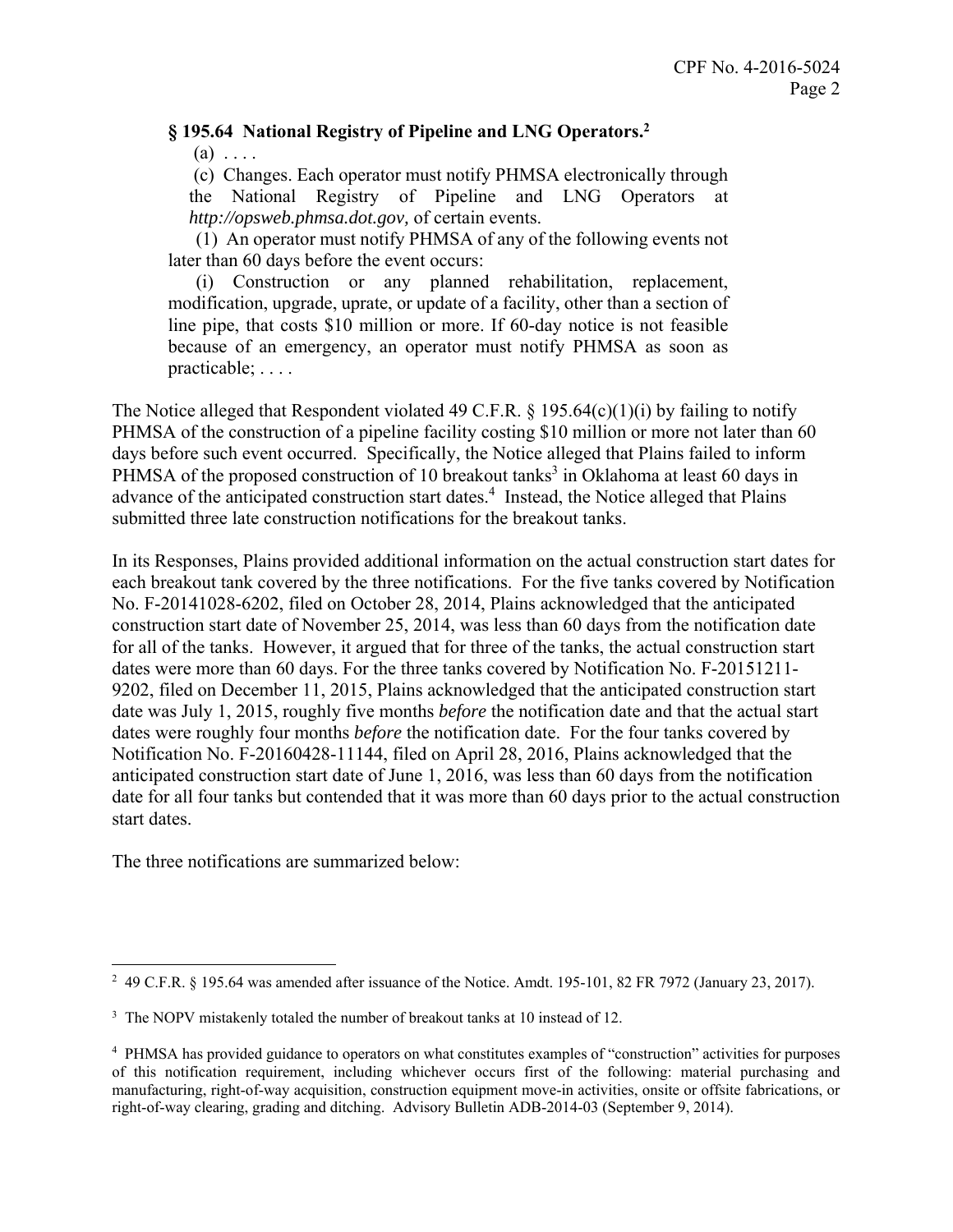| <b>Notification No.</b> | <b>PHMSA</b>             | <b>Anticipated</b>        | <b>Actual</b>                  |
|-------------------------|--------------------------|---------------------------|--------------------------------|
|                         | <b>Notification Date</b> | <b>Construction Start</b> | <b>Construction Start Date</b> |
|                         |                          | Date                      | reported by Respondent         |
| F-20141028-6202         | October 28, 2014         | November 25, 2014         | Tank 1720: December 13, 2014*  |
|                         |                          |                           | Tank 1820: December 18, 2014*  |
|                         |                          |                           | Tank 1840: January 17, 2015    |
|                         |                          |                           | Tank 1830: January 24, 2015    |
|                         |                          |                           | Tank 1730: March 1, 2015       |
| F-20151211-9202         | December 11.             | July 1, 2015              | Tank 1740: August 3, 2015*     |
|                         | 2015                     |                           | Tank 1750: August 11, 2015*    |
|                         |                          |                           | Tank 1850: August 25, 2015*    |
| F-20160428-11144        | April 28, 2016           | June 1, 2016              | Tank 7200: August 3, 2016      |
|                         |                          |                           | Tank 7300: July 19, 2016       |
|                         |                          |                           | Tank 3950: August 19, 2016     |
|                         |                          |                           | Tank 4350: September 14, 2016  |

\* Indicates tanks whose actual construction Plains admits was started before the expiration of the minimum 60-day notification period.

Plains explained that generally "the forecasting and contracting underlying these construction projects include sufficient time to provide timely notifications to PHMSA," and that Plains had maintained a good track record of providing timely notifications.<sup>5</sup> In the case of Notification No. F-20141028-6202, however, the company's construction schedule resulted in a shorter notification period for two of the tanks, while the other three did not begin actual construction until after the 60-day period has expired. Therefore, the company admitted that it had begun actual construction of two of the tanks less than 60 days from the notification date, thereby violating § 195.64(c)(1).

In the case of Notification No. F-20151211-9202, Plains acknowledged that actual construction began on all three tanks even *before* the December 11, 2015 notification date.<sup>6</sup> However, Plains argued that it had attempted to provide timely notice by supplementing an earlier notification (October 28, 2014), in which these tanks had been mistakenly omitted. According to Plains, PHMSA had, in previous instances, allowed "back-dated" supplemental notifications or corrected notifications to be filed after the 60-day period had expired.<sup>7</sup> Therefore, Plains argued that "when it was discovered in November 2015 that eight tanks, instead of five, were under construction, Plains attempted to revise the original registration." At this point, a PHMSA employee allegedly informed Plains that PHMSA had made changes to its online Registry System that "prevented post-dated changes to existing Registry entries." The company argued that "[h]ad Plains been able to modify the October 28, 2014 notification to add these three tanks (as had been allowed in the past), it would not have violated the 60-day notification requirement."<sup>8</sup>

 $6$  Id.

<sup>&</sup>lt;sup>5</sup> Response at 2.

<sup>&</sup>lt;sup>7</sup> Response, Attachment.

<sup>&</sup>lt;sup>8</sup> Response at 2.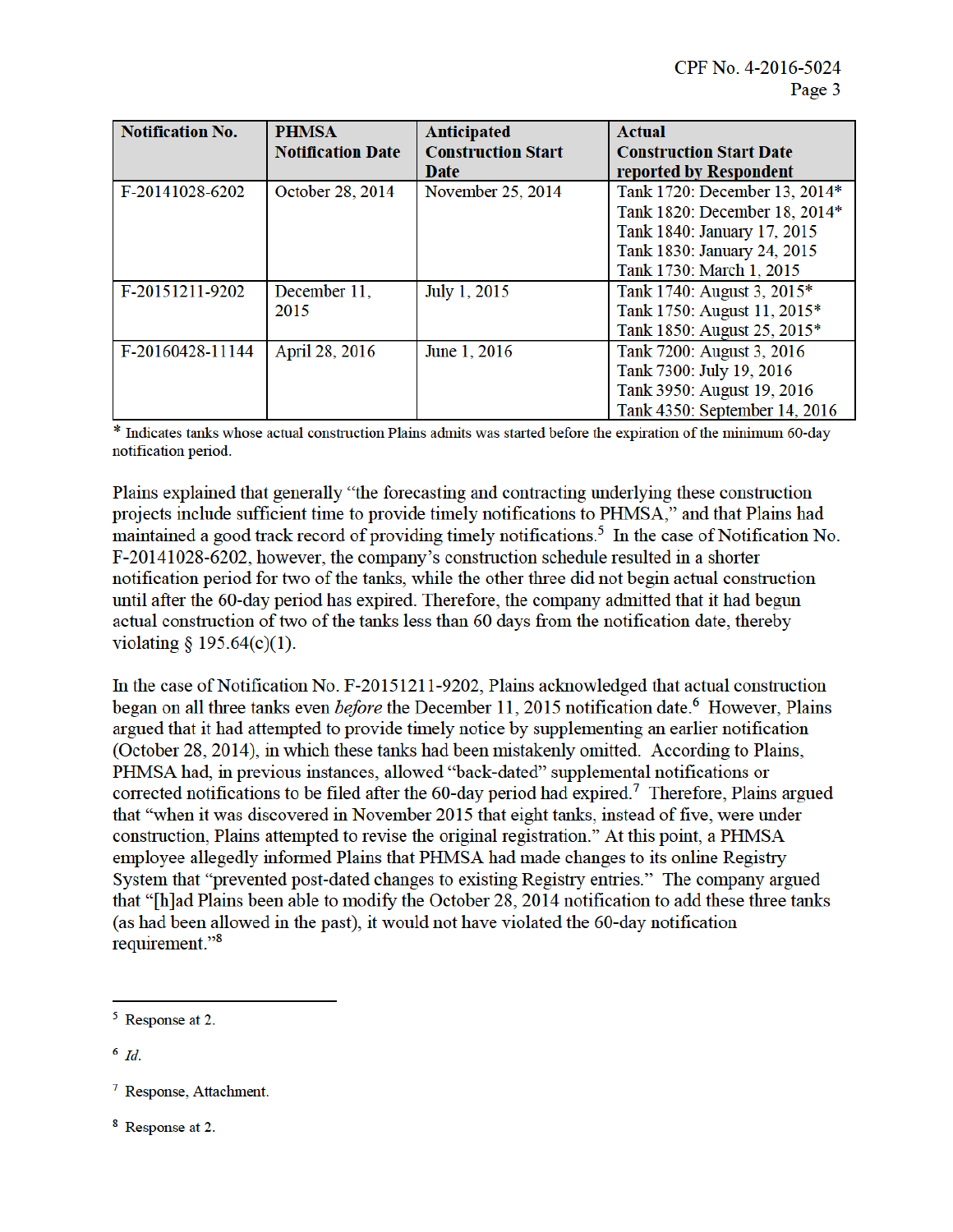Finally, in the case of Notification No. F-20160428-11144, Plains acknowledged that it "provided only 34 days' advance notice to PHMSA" before the anticipated construction start date but asserted that the notice was made more than 60 days before the actual construction start dates.

The company argued, in summary, that given Plains' history of filing timely notifications in the past, that the actual construction start dates for all but two of the tanks in question were well after the 60-day notification period, and that the late notifications had only a "limited affect [sic]" on the PHMSA inspector's schedule, the allegation of violation should be dismissed, along with the fines, and replaced with a warning letter.<sup>9</sup>

I disagree. The purpose of  $\S$  195.64(c)(1)(i) is to ensure that operators provide PHMSA with adequate "lead time" to enable the agency to set its own schedule for construction inspections involving many different operators. This scheduling is difficult, if not impossible, if "construction" under the regulation were deemed to begin only when actual construction begins, since that is often a "moving target" due to fluctuating construction conditions and unexpected delays on account of weather, suppliers, and other circumstances beyond an operator's control. Moreover, it is a date that can only be confirmed in retrospect, after construction has already begun. To use such a date would defeat the purpose of the regulation, which is to ensure that PHMSA receives adequate advance notice of new pipeline construction. Finally, the anticipated construction start date is one that the operator itself has used internally to plan and schedule a date to begin construction.

Therefore, I find in this case that "construction" began at a point no later than the anticipated or scheduled construction start date set by Plains. This means that all three notifications violated § 195.64(c)(1)(i) because they provided less than 60 days' advance notice of the operator's own anticipated construction start dates.

However, as for Notification No. F-20151211-9202, Plains has presented credible evidence in the form of email correspondence between Plains and PHMSA suggesting that PHMSA representatives had previously allowed the "back-dating" of supplemental construction notifications. In its Recommendation, the Region failed to provide any evidence refuting Respondent's claim and documentary evidence. Under such circumstances, I find that Plains' violation of the regulation was mitigated by its reasonable, but incorrect, interpretation of §  $195.64(c)(1)(i)$  and that such mitigating circumstances warrant a penalty reduction, which is discussed more fully in the "Assessment of Penalty" section below.

Accordingly, based upon a review of all of the evidence, I find that Respondent violated § 195.64(c)(1)(i) by failing to notify PHMSA of the construction of a pipeline facility costing \$10 million or more not later than 60 days before such event occurred.

This finding of violation will be considered a prior offense in any subsequent enforcement action taken against Respondent.

 $\overline{a}$ 

<sup>&</sup>lt;sup>9</sup> Response at 3.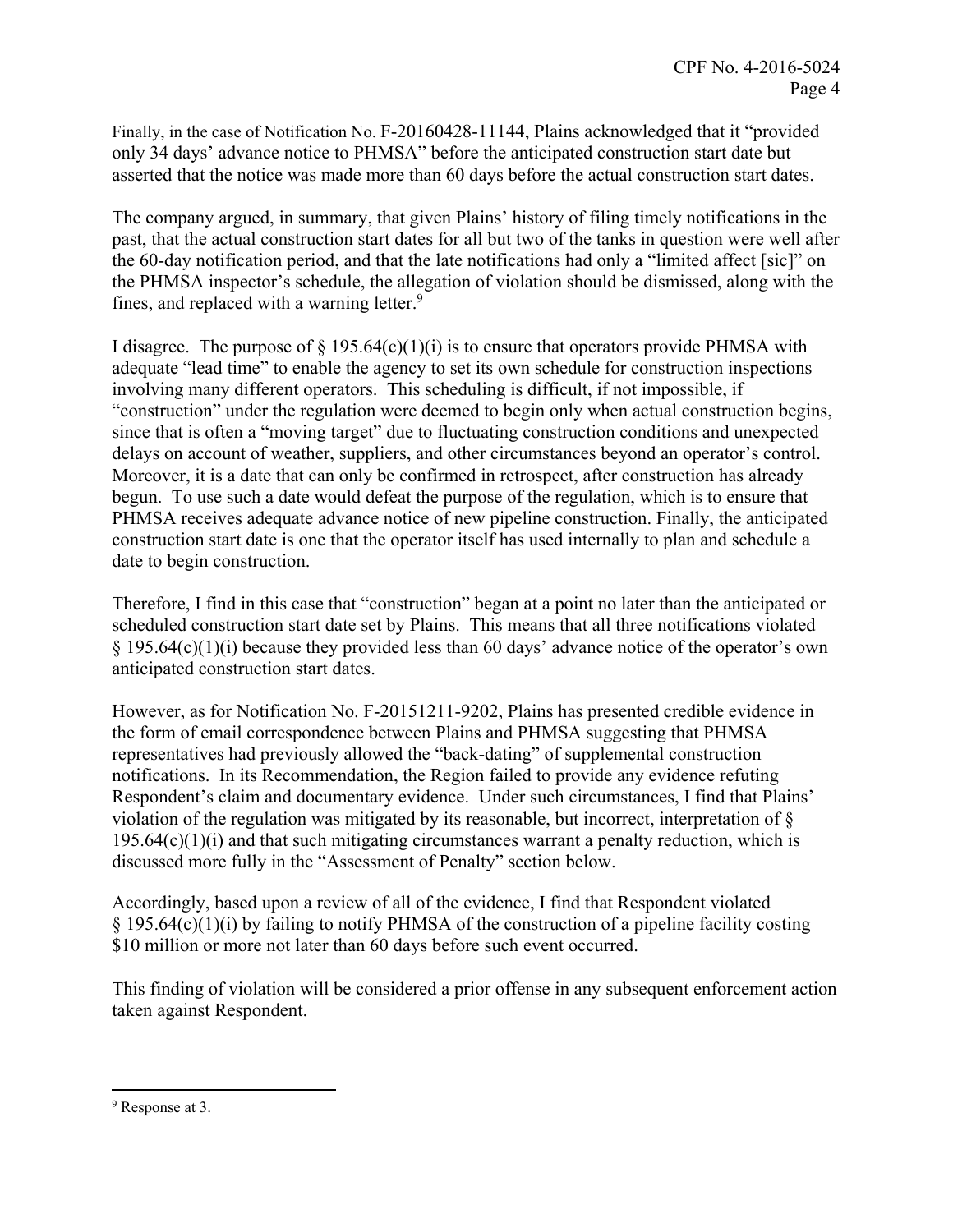# **ASSESSMENT OF PENALTY**

Under 49 U.S.C. § 60122, Respondent is subject to an administrative civil penalty not to exceed \$200,000 per violation for each day of the violation, up to a maximum of \$2,000,000 for any related series of violations.<sup>10</sup> In determining the amount of a civil penalty under 49 U.S.C. § 60122 and 49 C.F.R. § 190.225, I must consider the following criteria: the nature, circumstances, and gravity of the violation, including adverse impact on the environment; the degree of Respondent's culpability; the history of Respondent's prior offenses; and any effect that the penalty may have on its ability to continue doing business; and the good faith of Respondent in attempting to comply with the pipeline safety regulations. In addition, I may consider the economic benefit gained from the violation without any reduction because of subsequent damages, and such other matters as justice may require. The Notice proposed a total civil penalty of \$33,500 for the violation cited above.

**Item 1:** The Notice proposed a civil penalty of \$33,500 for Respondent's violation of 49 C.F.R. § 195.64(c)(1), for failing to timely notify PHMSA of the construction of its breakout tanks in Oklahoma. For the reasons discussed above, I found that Plains failed to provide timely notifications for the tanks covered by the three notifications. Further, I find that the penalty assessment criterion for "culpability" in Part E of the Violation Report should be reduced to reflect the fact that Plains did take action to comply with the notification requirement but did not achieve compliance. I also find that Plains should receive a "good-faith" credit because it presented unrefuted evidence that it had a credible justification for relying on the representations of PHMSA regarding the "back-dating" of supplemental notifications. At the same time, I would note that although pipeline safety or integrity was minimally affected, Plains had had a total of seven prior offenses of the pipeline safety regulations within the previous five years, which record serves to increase the amount of the proposed penalty. Based upon the foregoing, I assess Respondent a reduced civil penalty of **\$22,000** for violation of 49 C.F.R. § 195.64(c)(1)(i).

Payment of the civil penalty must be made within 20 days of service. Federal regulations (49 C.F.R. § 89.21(b)(3)) require such payment to be made by wire transfer through the Federal Reserve Communications System (Fedwire), to the account of the U.S. Treasury. Detailed instructions are contained in the enclosure. Questions concerning wire transfers should be directed to: Financial Operations Division (AMK-325), Federal Aviation Administration, 6500 S MacArthur Blvd., Oklahoma City, Oklahoma 79169. The Financial Operations Division telephone number is (405) 954-8845.

Failure to pay the \$22,000 civil penalty will result in accrual of interest at the current annual rate in accordance with 31 U.S.C. § 3717, 31 C.F.R. § 901.9 and 49 C.F.R. § 89.23. Pursuant to those same authorities, a late penalty charge of six percent (6%) per annum will be charged if payment is not made within 110 days of service. Furthermore, failure to pay the civil penalty may result in referral of the matter to the Attorney General for appropriate action in a district court of the United States.

Under 49 C.F.R. § 190.243, Respondent may submit a Petition for Reconsideration of this Final

 $\overline{a}$ 

<sup>10</sup> These amounts are adjusted annually for inflation. *See, e.g.*, Pipeline Safety: Inflation Adjustment of Maximum Civil Penalties, 82 Fed. Reg. 19325 (April 27, 2017).